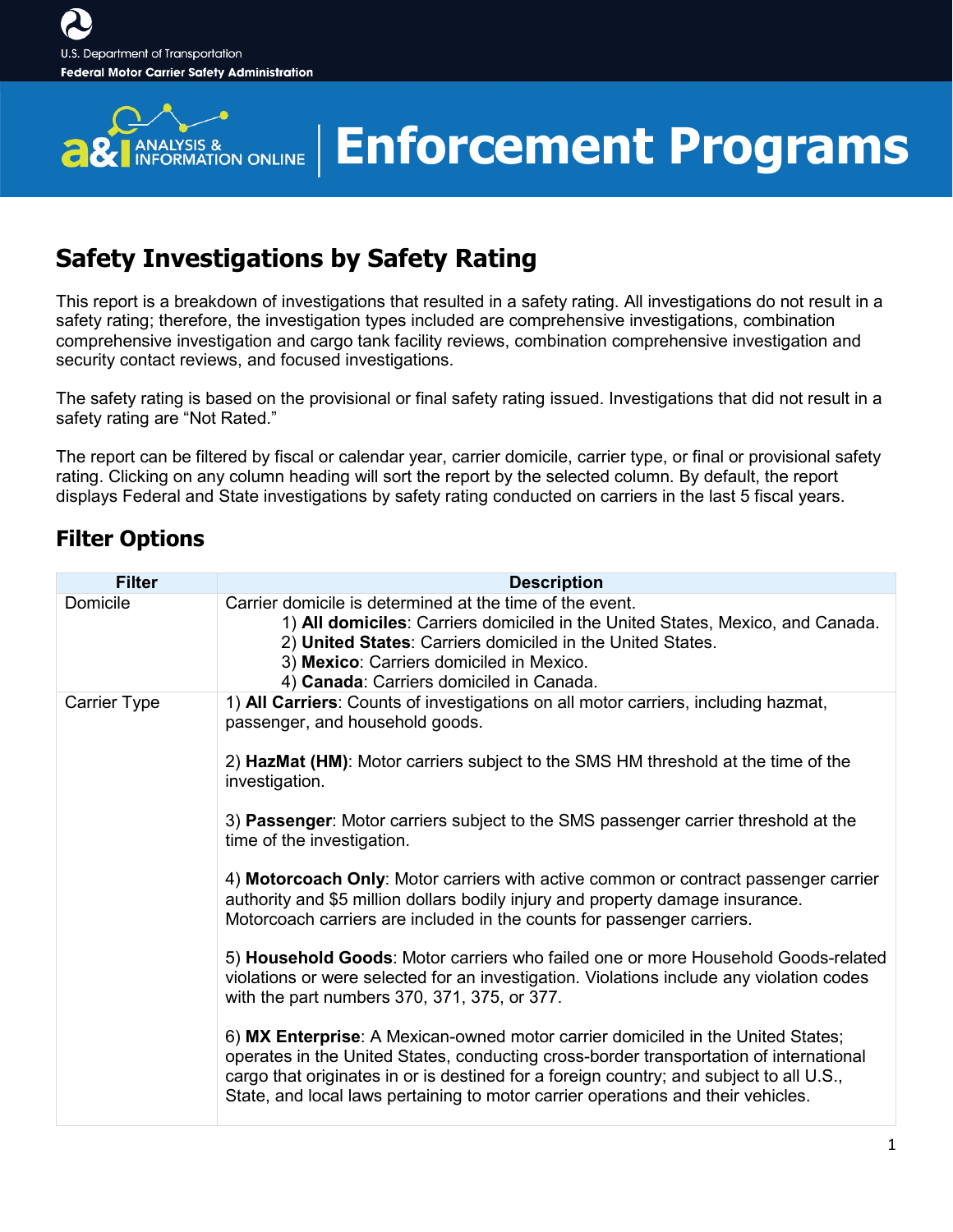**BU** ANALYSIS &

# **Enforcement Programs**

|                      | 7) MX Certificate: A Mexico-domiciled motor carrier who transports exempt<br>commodities or operates as a private motor carrier. These motor carriers were issued<br>authority to operate trucks throughout the United States prior to 2002.                                                                                                                                                                                                              |
|----------------------|-----------------------------------------------------------------------------------------------------------------------------------------------------------------------------------------------------------------------------------------------------------------------------------------------------------------------------------------------------------------------------------------------------------------------------------------------------------|
|                      | 8) MX Commercial Zone: A Mexico-domiciled motor carrier with authority to operate<br>trucks only within the U.S.-Mexico border commercial zones in the United States.                                                                                                                                                                                                                                                                                     |
|                      | 9) MX Long Haul: A Mexico-domiciled motor carrier with authority to engage in long-<br>haul transportation as a common carrier of property (except household goods and<br>hazardous materials) by motor vehicle in interstate or foreign commerce in or beyond<br>the commercial zones of the United States. The authority does not allow point-to-point<br>transportation services within the United States for goods other than international<br>cargo. |
| <b>Report Focus</b>  | 1) National is a summary of all States' data and the U.S. territories.                                                                                                                                                                                                                                                                                                                                                                                    |
|                      | 2) Service Center is the region in which the carrier is located.                                                                                                                                                                                                                                                                                                                                                                                          |
|                      | 3) All States includes all States and the U.S. territories.                                                                                                                                                                                                                                                                                                                                                                                               |
|                      | 4) State includes one State's data.                                                                                                                                                                                                                                                                                                                                                                                                                       |
|                      | 5) Territory includes one Territory's data.                                                                                                                                                                                                                                                                                                                                                                                                               |
| <b>Time Period</b>   | Fiscal or Calendar year(s) when events occurred.                                                                                                                                                                                                                                                                                                                                                                                                          |
| <b>Safety Rating</b> | 1) Final: The final safety rating assigned to a carrier.<br>2) Provisional: The initial safety rating assigned by the Safety Investigator.                                                                                                                                                                                                                                                                                                                |

#### **Column/Row Descriptions**

| <b>Column Name</b> | <b>Description</b>                                                                                                                                                                                                                                                                                                                               |
|--------------------|--------------------------------------------------------------------------------------------------------------------------------------------------------------------------------------------------------------------------------------------------------------------------------------------------------------------------------------------------|
| Satisfactory       | The number of investigations resulting in a satisfactory safety rating. A satisfactory<br>safety rating means a motor carrier has implemented safety management controls that<br>meet the safety fitness standards prescribed in 49 CFR section 385.5 and are<br>appropriate for the size and type of operation of the particular motor carrier. |
| Conditional        | The number of investigations resulting in a conditional safety rating. A conditional<br>safety rating means a motor carrier does not have safety management controls in place<br>that are adequate to ensure compliance with the safety fitness standards prescribed in<br>49 CFR section 385.5 and may result in non-compliance.                |
| Unsatisfactory     | The number of investigations resulting in an unsatisfactory safety rating. An<br>unsatisfactory safety rating means a motor carrier is not in compliance with the safety<br>fitness standards prescribed in 49 CFR section 385.5.                                                                                                                |
| <b>Not Rated</b>   | The number of investigations that have not had a safety rating assigned as of the date<br>of the data snapshot.                                                                                                                                                                                                                                  |